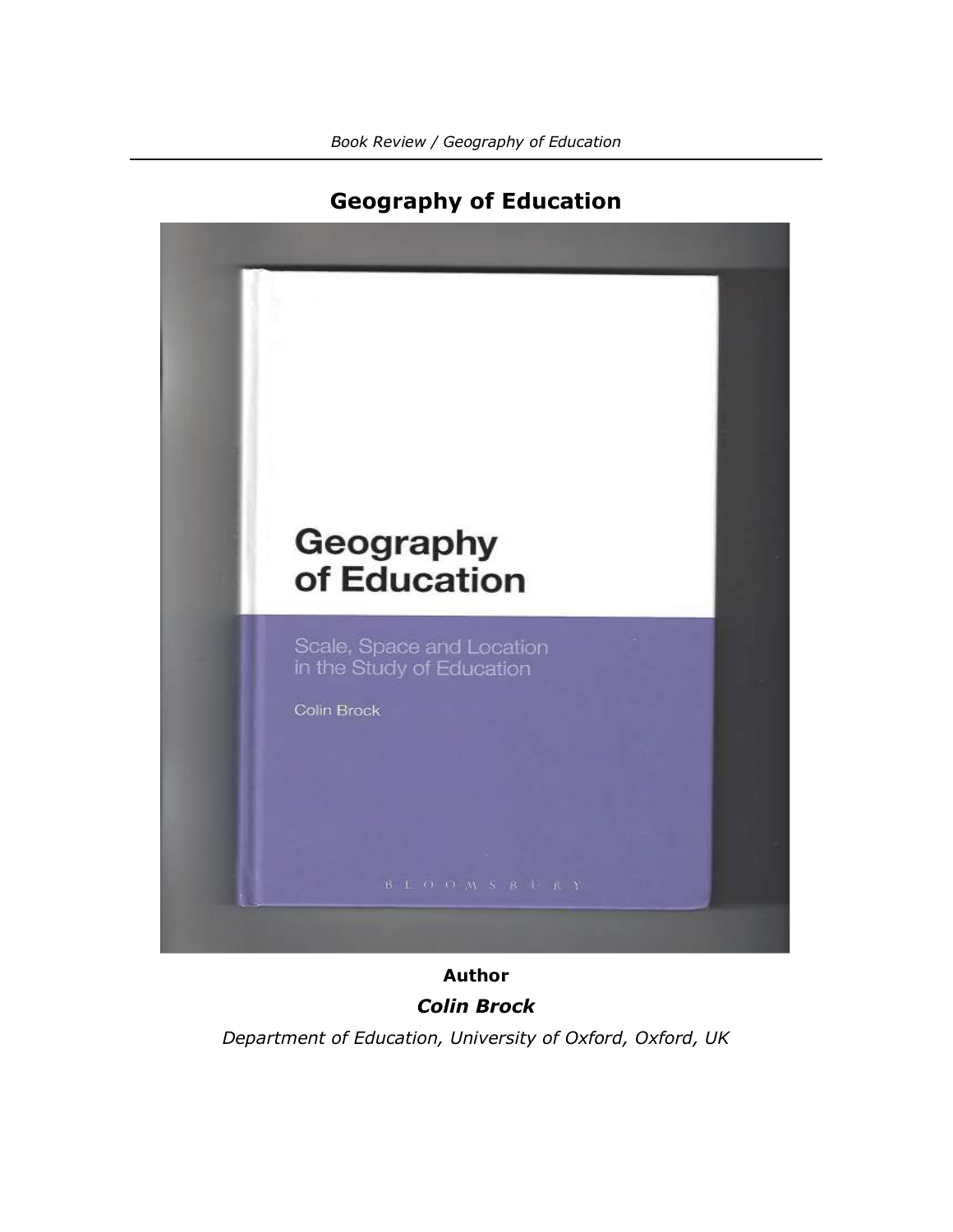## **Reviewer**

## *Simon Catling*

School of Education, Oxford Brookes University, UK

**Publisher:** Bloomsbury

**Publication Year:** 2016

**Edition:** First Edition **Pages:** 222 + xii **Price:** £75.00 [£32.99] **ISBN:** 978-1-4742- 2324-9

Geography of Education is an important book. It is important for several reasons, not the least being Colin Brock's considerable background in international and comparative education and his understanding and appreciation of geography as a discipline and its relevance in and to studies of education. The increasing emphases on place and space in education, in relation to the sites of education, learning in formal and informal situations, the range of scales at which education can be examined, and the variety of locations for research are drawn together in this book. It is global in scope and offers perspectives on diversity and sustainability alongside development and internationalization. Brock makes the point (p.9) that this book is for educators and geographers, arguing that both need to recognize the pertinence of studies of place, scale, space and location that are inherent in educational provision and activities. Geography is taught in schools and other institutions across the globe in one context or another, and geography is necessary in understanding where children and young people are educated, their access to education, the resourcing of education and local and national policies that affect their education.

Brock's considerable background in and as a promoter of comparative and international education (Brock, 2011, 2013) over many years provides him with a particular understanding of the geography of education from local to global perspectives. This book is complemented by the parallel publication in book form (Pe Symaco & Brock, 2016) of the articles about space, place and scale in studying education from the 2013 August issue of Comparative Education (Vol. 49, Issue 3). That collection and Brock's sole-authored book help to take forward the initiatives and investigations of other researchers in the field of the geography of education (Adnett & Davies, 2002; Brooks et al., 2012; Gulson & Symes, 2007; Hernandez & Goodson, 2007; Taylor, 2002, 2011). Such work sits alongside the interest in place-based education as a further geographical perspective and dynamic in educational study and practice (Gruenewald & Smith, 2008; Hutchinson, 2004; Sobel, 2013; Somerville et al, 2009) together with the geographies of learning, places of learning and place in the context of professional development (Clarke, 2016; Dolan, 2001; Ellsworth, 2005). SAs Brock notes, there are geographies of education.

Brock opens his discussion by considering geography, education and the 'geography of education'. He presents views of geography and education demonstrating common interests in, for instance, economics, political science, demography, sociology and history in their respective disciplines. He argues that geography is a foundation discipline in the study of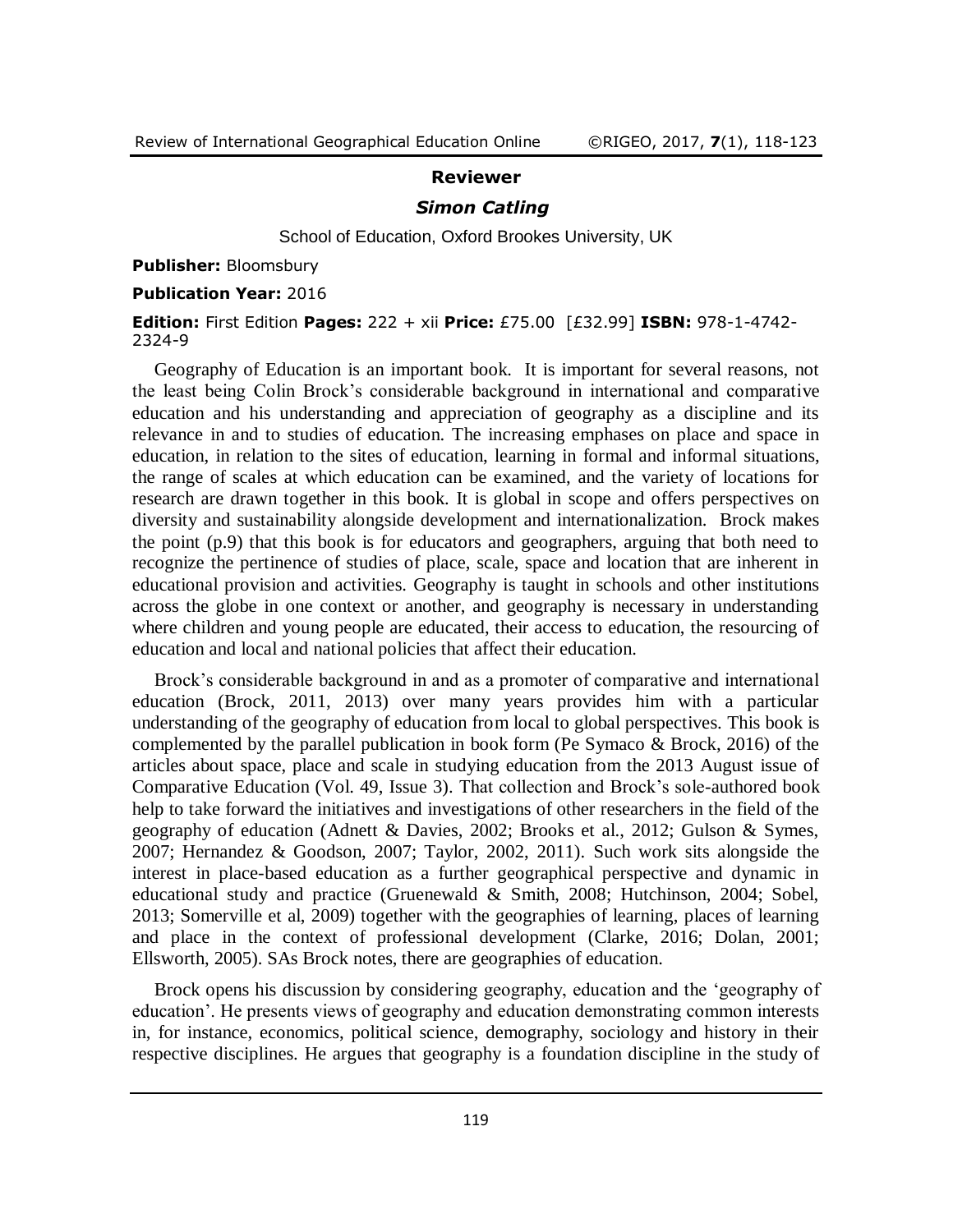education, noting that comparative education might be thought of as being geographical in itself. Yet it is only recently that Furlong and Lawn (2011) have included geography alongside the philosophy, history, sociology, psychology and economics of education. Brock spends much of the first chapter exploring how the various sub-disciplines of geography – including physical geography, cultural and social geography, population geography, historical geography, and more – provide the basis for analysis and insights into education in schools, higher education and beyond. He touches also on the roles of fieldwork and applied geography.

In chapter 2 Brock takes the reader deeper into geography's ways of understanding education, applying the subject's conceptual base and making connections with geographical modeling in the reality of the educational world. He draws on the work of geographers and like Broek and Haggett and the geography educator Walford, and might have explored more recent contributions by Jackson, Cresswell and Dorling (Jackson, 2006; Bonnett, 2008; Cresswell, 2015; Dorling & Lee, 2016). In this context he develops the role and contribution of the geographical concepts of space, place and scale. His argument is that spatial scales and factors affect educational activities at any location, be this continental, national or regional levels or at the level of the school. While much educational debate and analysis takes place in relation to state provided educational provision, Brock considers additionally the provision of private education. He explores as well aspects of education in small nation states, such as island states in the Pacific and Caribbean. As he acknowledges, this is a more theoretical and geographically-focused chapter to identify ways in which key geographical concepts apply to education.

Chapter 3 considers some examples of the historical emergence of education systems for national need and benefit. Brock notes ways in which education emerged and developed in Germany, for instance, because, among other reasons, of the impact of patronage, trade and urbanization which provided funding, core locations and spatial connections. He follows this with more recent and focused examples from the USA and the UK linked to location, diffusion, cultural dimensions, marketization and the growth of national educational systems, underpinning all of which are spatial dynamics. Noting the range of purposes for educational structures moves the discussion clearly into the realm of a political geography of education, again drawing on examples form various parts of the world. Private sector education is examined, and higher education is considered, for instance in the context of the internationalizing of university education and student cross-national migration. There is much here to wet the appetite for further examination and research in an evolving global educational environment.

In his fourth chapter Brock explores a different side of education, its non-formal and informal dimensions, considering historical aspects in examples from the UK and noting also the unequal disparity of education as it developed in and across the country's jurisdictions. He continues from an introduction to adult education to examine their current geographies, before looking at the role of international and national non-governmental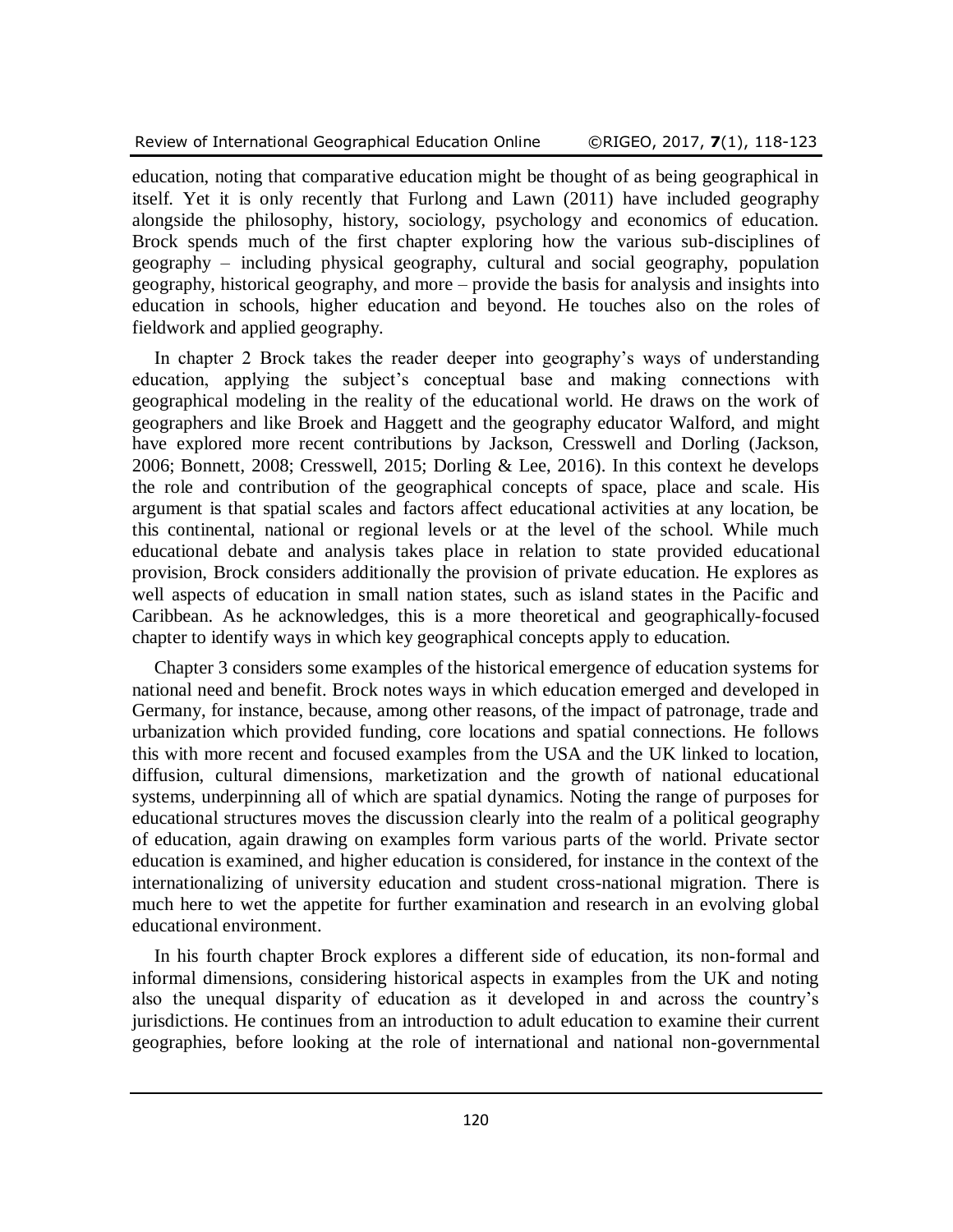organizations (NGOs). The second half of the chapter is devoted to 'children's, young people's, family and community geographies', 'education in situations and locations of constraint and coercion', and the world of work. He draws on a wide range of studies, from children's geographies to intergenerational studies, from young people's incarceration to dislocated and 'looked after' children, and apprenticeships, among others, using examples from the UK and other parts of the world. He acknowledges that much of this area of nonformal and informal education is under-researched, not only geographically, but states that it is a rich area for further study.

Chapter 5 explores the interconnections of geography, survival and sustainability, opening with an examination of the relationship of cyberspace with education, since cyberspace and cybergeographies are increasingly affecting our changing world. He considers then matters of globalization and disparity in provision and access to education. The focus of the chapter develops from these starting points, developing what has been a major concern of Brock's, articulated more fully in his book Education as a Global Concern, sub-tiled 'Education as a humanitarian response' (Brock, 2013). Drawing on evidence of inequality, marginalization and exclusion, conflict, climate change, environmental hazards and concerns and many other challenges to the human and planetary condition, he argues that 'it is in cultural geography that the foundations of geographies of education reside' (p.173). To tackle the concerns he raises, Brock argues that it is at individual and local community levels that actions will be realized, though at all and levels of education scales leadership will be required. He sees education and the provision of a 'relevant curriculum' as vital in this enterprise, set out as the dimensions of core technical skills, local resonance and liberal education (pp.177-9) and in which geography would have an important role.

In conclusion Brock reminds readers that his interest has been to demonstrate the variety of geographies of education and the role of geography in understanding and contributing to education. His task he sees as having been to stimulate interest as well as to draw together a range of strands to begin to bring clarity to the notion of the geographies of education. His illustrations of the importance of location, scale, connections, culture and place, as key concepts, alongside what the sub-disciplines of geography contribute to investigations, analysis and understanding; provide a valuable insight into the significance of geography as a fundamental disciplinary area within the study of education.

I have only partly and briefly been able to draft a rough sketch map of some of the features of Brock's impressive book. He is the first to draw together the considerable range of geographical dimensions of and insights into education. He appreciates, perhaps more than anyone else, just how much more there is to do and that geographers and educators need to work together on the enterprise of fuller and deeper research from local through national and continental to global scales. There are many signposts in this book, and it is a key source to promote future research in geographies of education. Geography educators should certainly have a copy on their shelves.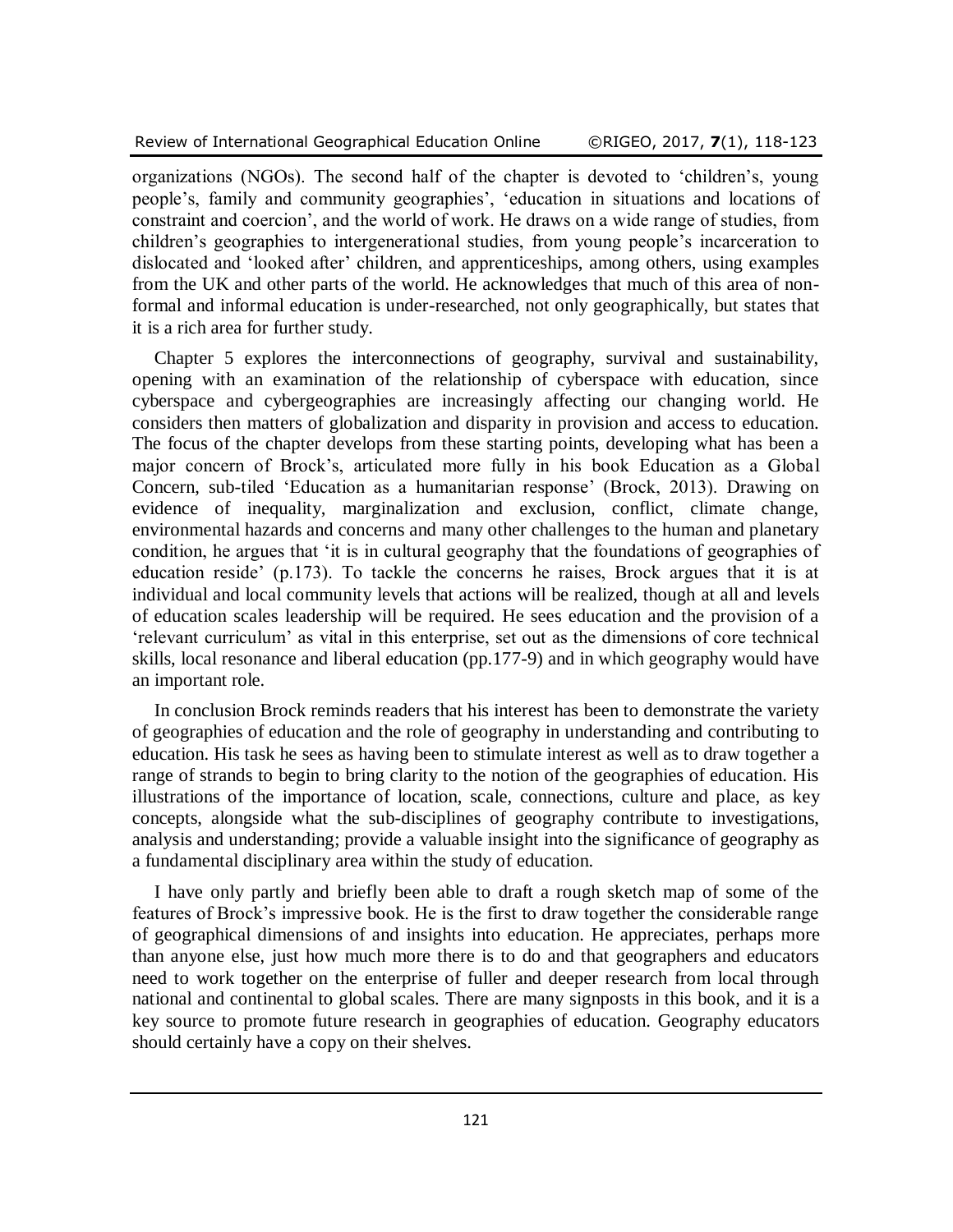## **Reference**

- Adnett, N. & Davies, P. (2002). *Markets for Schooling: An economic analysis*. Abingdon: Routledge.
- Bonnett, A. (2008). *What is Geography?* London: Sage.
- Brock, C. (2011). *Education as a Global Concern*. London: Continuum.
- Brock, C. (2013*). Education Around the World: A Comparative Introduction*. London: Bloomsbury.
- Brooks, R., Fuller, A. & Waters, J. (Eds.) (2012). *Changing Spaces of Education: New perspectives on the nature of learning*. Abingdon; Routledge.
- Clarke, L. (2016). *Teacher Status and Professional Learning: The Place Model*. Northwich: Critical Publishing.
- Cresswell, T (2015). *Place: An Introduction*. Hichester: Wiley-Blackwell.
- Dolan, J. (2001). *Geographies of Learning: Theory and practice, activism and performance*. Middletown, Con: Wesleyan University Press.
- Dorling, D & Lee, K. (2016). *Ideas in Profile: Geography*. London: Profile Books
- Ellsworth, E. (2005). *Places of Learning: Media, Architecture*, Pedagogy. New York: Routledge.
- Furlong, J. & Lawn, M. (Eds.) (2011). *Disciplines of Education: Their role in the future of educational research*. Abingdon: Routledge.
- Gruenewald, D. & Smith, G. (Eds.) (2008). *Place-based Education in the Global Age: Local Diversity*. New York: Lawrence Erlbaum.
- Gulson, K. & Symes, C. (Eds.) (2007). *Spatial Theories of Education: Policy and geography matters*. Abingdon: Routledge.
- Hernandez, F. & Goodson, I. (Eds.) (2002). *Social Geographies of Educational Change*. Dordrecht: Klewer.
- Hutchinson, D. (2004). *A Natural History of Place in Education*. New York: Teachers College, Columbia University.
- Jackson, P. (2006). Thinking geographically. *Geography*, 91 (3), pp.199-204.
- Pe Symaco, L. & Brock, C. (Eds.) (2016). *Space, Place and Scale in the Study of Education*. Abingdon: Routledge.
- Sobel, D. (2013). *Place-based Education: Connecting classrooms and communities*. (2<sup>nd</sup> edition) Great Barrington, Mass: Orion.
- Somerville, M., Power, K & de Carteret (Eds.) (2009). *Landscapes and Learning: Place studies for a global world*. Rotterdam: Sense Publishers.
- Taylor, C. (2002). *Geography of the 'New' Education Market: Secondary school choice in England and Wales*. Aldershot: Ashgate.